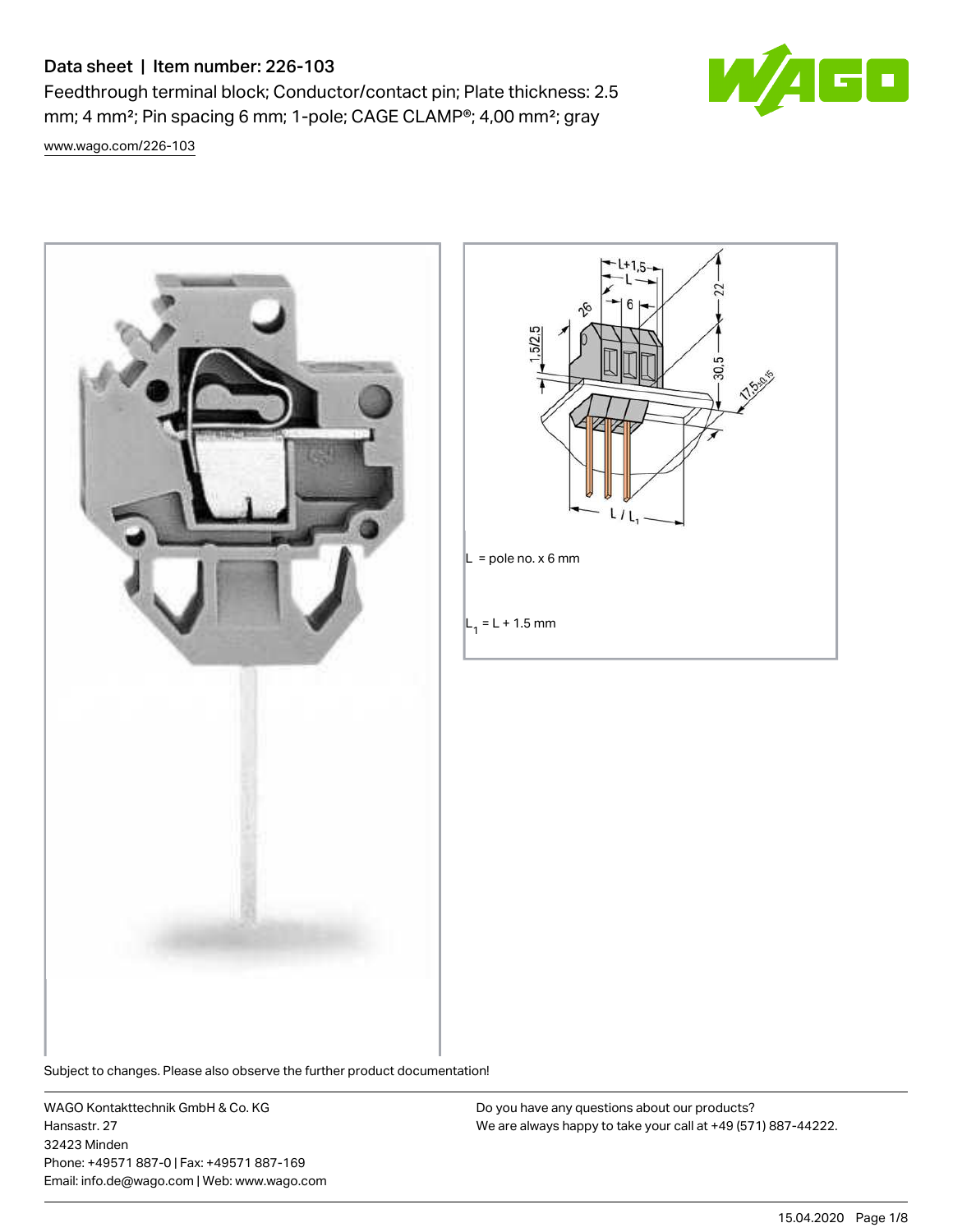

RoHS  $\checkmark$ **BOMcheck**<sub>net</sub> Color: Compliant

#### Item description

- $\blacksquare$  Modular through terminal blocks with screwdriver-actuated CAGE CLAMP<sup>®</sup>
- $\blacksquare$ Tool-free insertion into sheet metal cutout
- $\blacksquare$ Conductor entry parallel to enclosure wall saves space

# Data

# Electrical data

#### Ratings per IEC/EN 60664-1

| Ratings per                     | IEC/EN 60664-1                                                       |
|---------------------------------|----------------------------------------------------------------------|
| Ratings note                    | Contact pin                                                          |
| Rated voltage (III / 3)         | 320 V                                                                |
| Rated impulse voltage (III / 3) | 4 <sub>kV</sub>                                                      |
| Rated voltage (III / 2)         | 320 V                                                                |
| Rated impulse voltage (III / 2) | 4 <sub>kV</sub>                                                      |
| Rated voltage (II / 2)          | 630 V                                                                |
| Rated impulse voltage (II / 2)  | 4 <sub>kV</sub>                                                      |
| Rated current                   | 4A                                                                   |
| Legend (ratings)                | (III / 2) $\triangleq$ Overvoltage category III / Pollution degree 2 |

#### Approvals per UL 1059

| Rated voltage UL (Use Group B) | 300 V   |
|--------------------------------|---------|
| Rated current UL (Use Group B) | 4 A     |
| Rated voltage UL (Use Group C) | 300 V   |
| Rated current UL (Use Group C) | 4 A     |
| Rated voltage UL (Use Group D) | 600 V   |
| Rated current UL (Use Group D) | 4 A     |
| Approvals per                  | UL 1059 |

Subject to changes. Please also observe the further product documentation!

WAGO Kontakttechnik GmbH & Co. KG Hansastr. 27 32423 Minden Phone: +49571 887-0 | Fax: +49571 887-169 Email: info.de@wago.com | Web: www.wago.com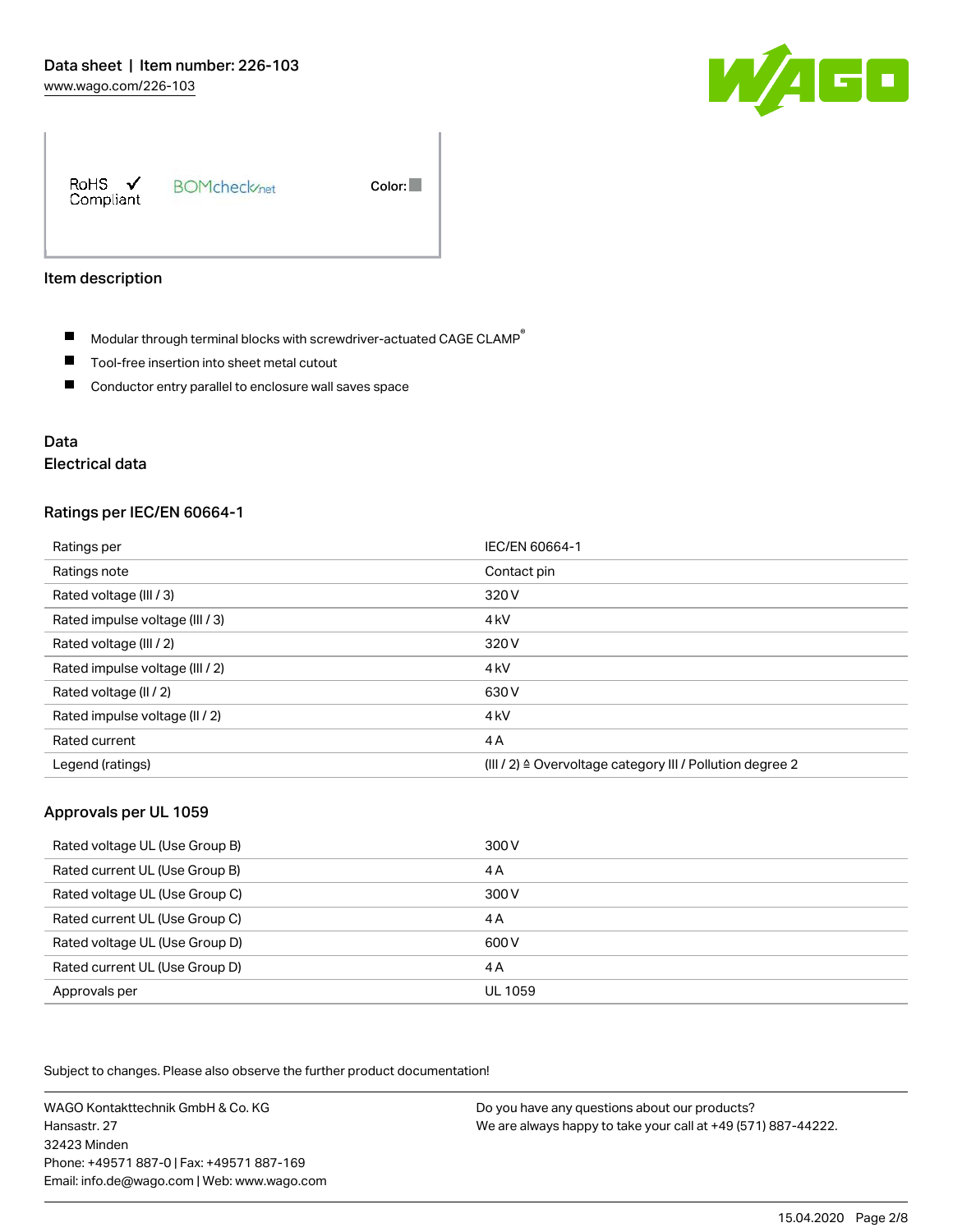

## Approvals per CSA

| Rated voltage CSA (Use Group B) | 300 V |
|---------------------------------|-------|
| Rated current CSA (Use Group B) | 4 A   |
| Rated voltage CSA (Use Group C) | 300 V |
| Rated current CSA (Use Group C) | 4 A   |
| Rated voltage CSA (Use Group D) | 600 V |
| Rated current CSA (Use Group D) | 4 A   |

# Connection data

| Connection technology                                       | CAGE CLAMP®                          |
|-------------------------------------------------------------|--------------------------------------|
| Number of connection points (connection type)               | 1                                    |
| Actuation type                                              | Operating tool                       |
| Solid conductor                                             | $0,084$ mm <sup>2</sup> / 28  12 AWG |
| Fine-stranded conductor                                     | $0.084$ mm <sup>2</sup> / 28  12 AWG |
| Fine-stranded conductor with ferrule with plastic collar    | $0,252,5$ mm <sup>2</sup>            |
| Fine-stranded conductor with ferrule without plastic collar | $0.252.5$ mm <sup>2</sup>            |
| Strip length                                                | $910$ mm / 0.35  0.39 inch           |
| No. of poles                                                | 1                                    |
| Connection technology 2                                     | Contact pin                          |
| Number of connection points                                 | 1                                    |
| Total number of connection points                           | 1                                    |
| Total number of potentials                                  | 1                                    |
| Number of connection types                                  | $\overline{2}$                       |
| Number of levels                                            | 1                                    |
|                                                             |                                      |

### Geometrical Data

| Pin spacing             | 6 mm / 0.236 inch    |
|-------------------------|----------------------|
| Width                   | 6 mm / 0.236 inch    |
| Height                  | 38,5 mm / 1.516 inch |
| Height from the surface | 22 mm / 0.866 inch   |
| Depth                   | 26 mm / 1.024 inch   |

## Mechanical data

| Gehäuseblechstärke | 1,5  1,5 mm / 0.059  0.059 inch |
|--------------------|---------------------------------|
| Mounting type      | Snap-in mounting foot           |

Subject to changes. Please also observe the further product documentation!

| WAGO Kontakttechnik GmbH & Co. KG           | Do you have any questions about our products?                 |
|---------------------------------------------|---------------------------------------------------------------|
| Hansastr. 27                                | We are always happy to take your call at +49 (571) 887-44222. |
| 32423 Minden                                |                                                               |
| Phone: +49571 887-01 Fax: +49571 887-169    |                                                               |
| Email: info.de@wago.com   Web: www.wago.com |                                                               |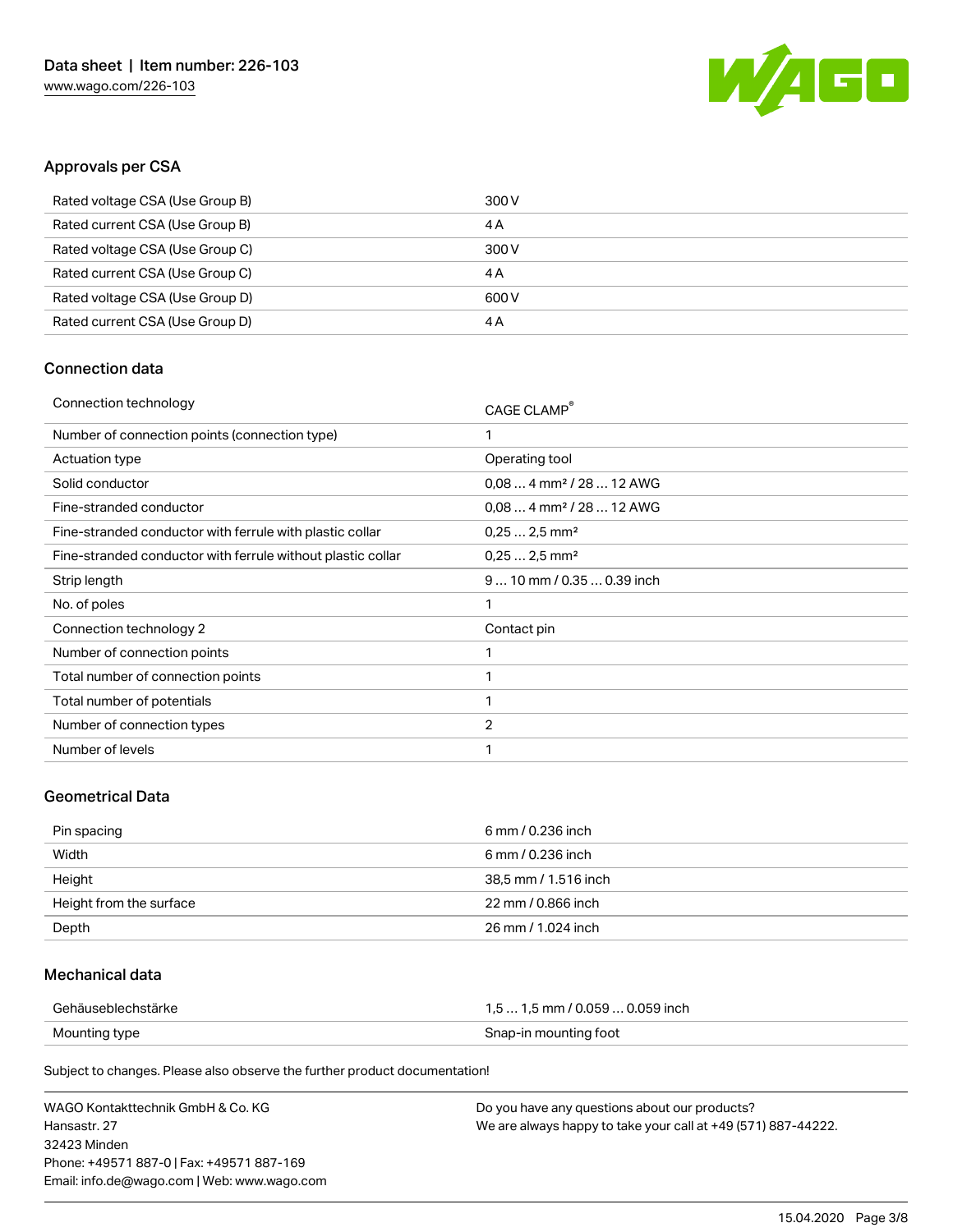[www.wago.com/226-103](http://www.wago.com/226-103)



Type of mounting Type of mounting Feed-through mounting Feed-through mounting

#### Material Data

| Color                       | gray                                  |
|-----------------------------|---------------------------------------|
| Material group              |                                       |
| Insulating material         | Polyamide 66 (PA 66)                  |
| Flammability class per UL94 | V <sub>0</sub>                        |
| Clamping spring material    | Chrome nickel spring steel (CrNi)     |
| Contact material            | Electrolytic copper $(E_{\text{Cl}})$ |
| Contact plating             | tin-plated                            |
| Fire load                   | $0.055$ MJ                            |
| Weight                      | 3.5 <sub>g</sub>                      |

#### Environmental Requirements

| Limit temperature range | $+105 °C$<br>-60… |
|-------------------------|-------------------|
|-------------------------|-------------------|

# Commercial data

| Product Group      | 4 (Printed Circuit) |
|--------------------|---------------------|
| Packaging type     | bag                 |
| Country of origin  | DE                  |
| <b>GTIN</b>        | 4044918794367       |
| Customs Tariff No. | 85369010000         |

## Approvals / Certificates

#### Country specific Approvals

| Logo      | Approval                               | <b>Additional Approval Text</b> | Certificate<br>name |
|-----------|----------------------------------------|---------------------------------|---------------------|
| <b>AR</b> | <b>CSA</b><br>DEKRA Certification B.V. | C <sub>22.2</sub>               | 70010891            |

#### Ship Approvals

**BUREAU** 

|      |                     |                                 | Certificate |
|------|---------------------|---------------------------------|-------------|
| Logo | Approval            | <b>Additional Approval Text</b> | name        |
|      | BV                  | EN 60947                        | 07436/E0    |
| 0    | Bureau Veritas S.A. |                                 | BV          |
|      |                     |                                 |             |

Subject to changes. Please also observe the further product documentation!

WAGO Kontakttechnik GmbH & Co. KG Hansastr. 27 32423 Minden Phone: +49571 887-0 | Fax: +49571 887-169 Email: info.de@wago.com | Web: www.wago.com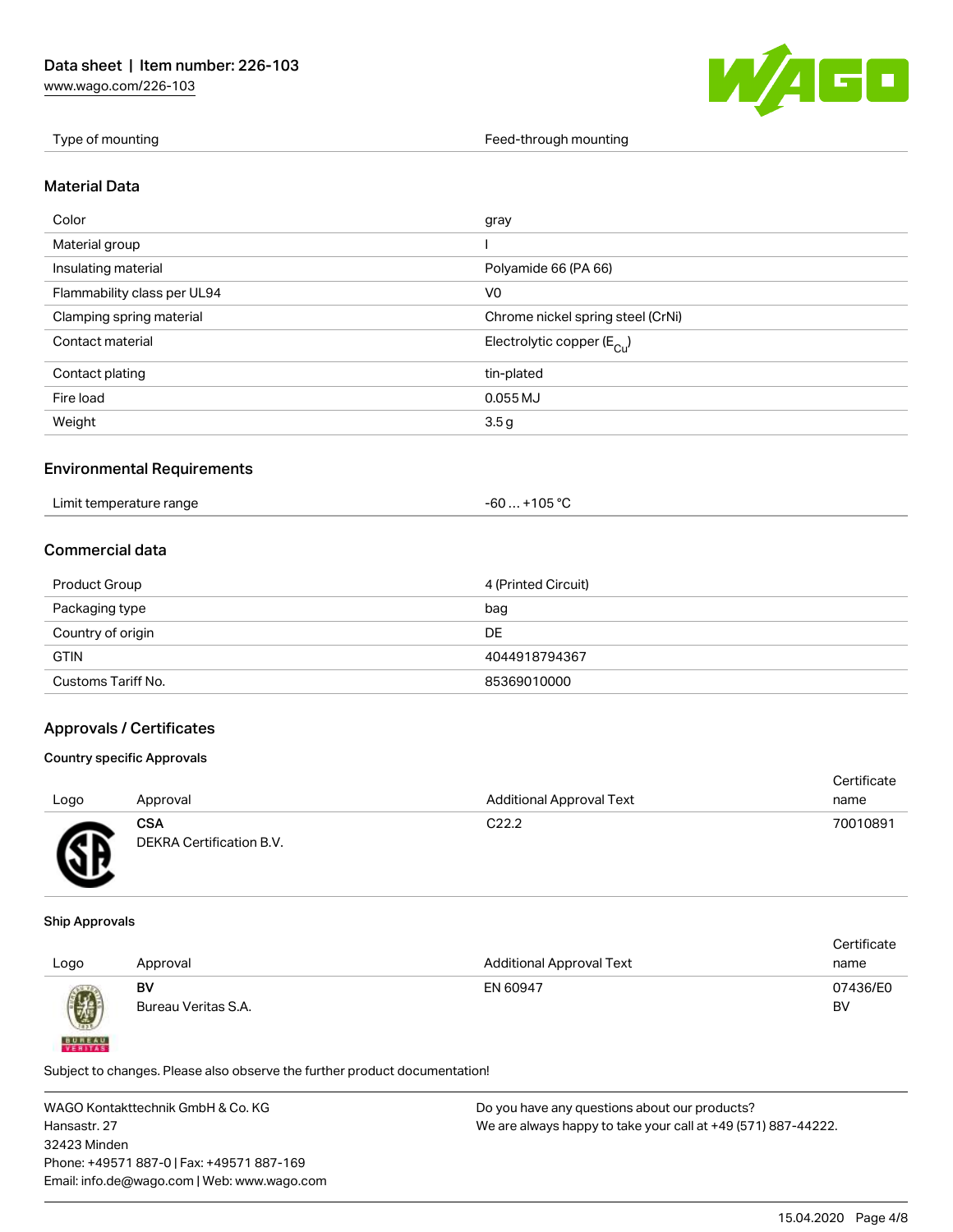

#### UL-Approvals

|        |                               |                                 | Certificate |
|--------|-------------------------------|---------------------------------|-------------|
| Logo   | Approval                      | <b>Additional Approval Text</b> | name        |
|        | UL                            | <b>UL 1059</b>                  | 20160630-   |
| $\Box$ | UL International Germany GmbH |                                 | E45172      |

Counterpart

# Compatible products

#### ferrule

| WAGO Kontakttechnik GmbH & Co. KG<br>Hancactr 27 |                                                                                                                                                                                                         | Do you have any questions about our products?<br>Me are always hanny to take your call at +49 (571) 887-44222 |                      |
|--------------------------------------------------|---------------------------------------------------------------------------------------------------------------------------------------------------------------------------------------------------------|---------------------------------------------------------------------------------------------------------------|----------------------|
|                                                  | Subject to changes. Please also observe the further product documentation!                                                                                                                              |                                                                                                               |                      |
|                                                  | Item no.: 216-244<br>Ferrule; Sleeve for 1.5 mm <sup>2</sup> / AWG 16; insulated; electro-tin plated; electrolytic copper; gastight                                                                     |                                                                                                               | www.wago.com/216-244 |
|                                                  | Item no.: 216-243<br>Ferrule; Sleeve for 1 mm <sup>2</sup> / AWG 18; insulated; electro-tin plated; electrolytic copper; gastight crimped; www.wago.com/216-243<br>acc. to DIN 46228, Part 4/09.90; red |                                                                                                               |                      |
|                                                  | Item no.: 216-242<br>Ferrule; Sleeve for 0.75 mm <sup>2</sup> / 18 AWG; insulated; electro-tin plated; electrolytic copper; gastight<br>crimped; acc. to DIN 46228, Part 4/09.90; gray                  |                                                                                                               | www.wago.com/216-242 |
|                                                  | Item no.: 216-241<br>Ferrule; Sleeve for 0.5 mm <sup>2</sup> / 20 AWG; insulated; electro-tin plated; electrolytic copper; gastight<br>crimped; acc. to DIN 46228, Part 4/09.90; white                  |                                                                                                               | www.wago.com/216-241 |
|                                                  | Item no.: 216-144<br>Ferrule; Sleeve for 1.5 mm <sup>2</sup> / AWG 16; uninsulated; electro-tin plated; electrolytic copper; gastight<br>crimped; acc. to DIN 46228, Part 1/08.92                       |                                                                                                               | www.wago.com/216-144 |
|                                                  | Item no.: 216-143<br>Ferrule; Sleeve for 1 mm <sup>2</sup> / AWG 18; uninsulated; electro-tin plated; electrolytic copper; gastight<br>crimped; acc. to DIN 46228, Part 1/08.92                         |                                                                                                               | www.wago.com/216-143 |
|                                                  | Item no.: 216-142<br>Ferrule; Sleeve for 0.75 mm <sup>2</sup> / 18 AWG; uninsulated; electro-tin plated; electrolytic copper; gastight<br>crimped; acc. to DIN 46228, Part 1/08.92                      |                                                                                                               | www.wago.com/216-142 |
|                                                  | Item no.: 216-141<br>Ferrule; Sleeve for 0.5 mm <sup>2</sup> / 20 AWG; uninsulated; electro-tin plated; electrolytic copper; gastight<br>crimped; acc. to DIN 46228, Part 1/08.92                       |                                                                                                               | www.wago.com/216-141 |
|                                                  | Item no.: 216-106<br>Ferrule; Sleeve for 2.5 mm <sup>2</sup> / AWG 14; uninsulated; electro-tin plated                                                                                                  |                                                                                                               | www.wago.com/216-106 |

Hansastr. 27 32423 Minden Phone: +49571 887-0 | Fax: +49571 887-169 Email: info.de@wago.com | Web: www.wago.com We are always happy to take your call at +49 (571) 887-44222.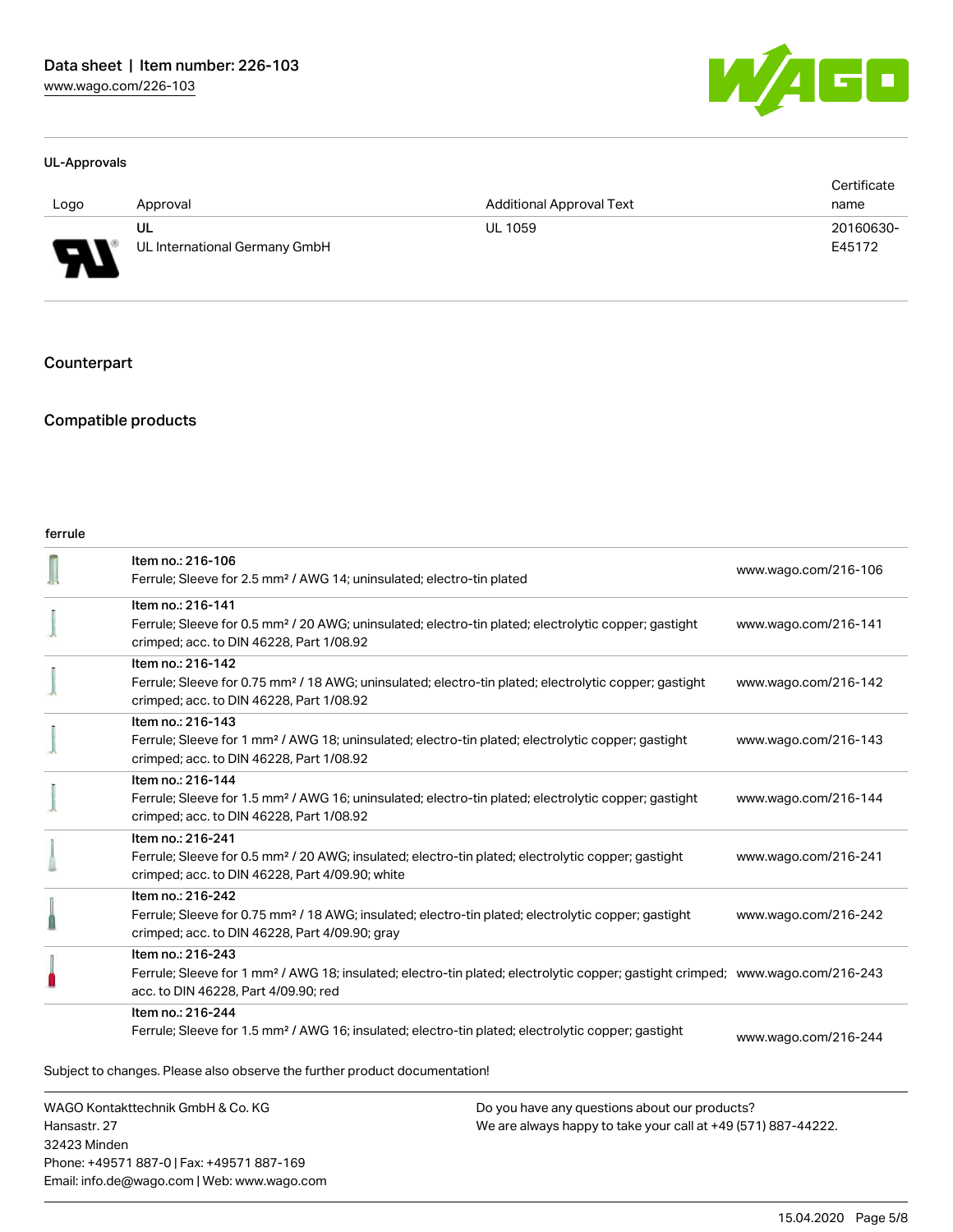Data sheet | Item number: 226-103

[www.wago.com/226-103](http://www.wago.com/226-103)



|                     | crimped; acc. to DIN 46228, Part 4/09.90; black                                                                                                                  |                      |
|---------------------|------------------------------------------------------------------------------------------------------------------------------------------------------------------|----------------------|
|                     | Item no.: 216-246                                                                                                                                                |                      |
|                     | Ferrule; Sleeve for 2.5 mm <sup>2</sup> / AWG 14; insulated; electro-tin plated; electrolytic copper; gastight                                                   | www.wago.com/216-246 |
|                     | crimped; acc. to DIN 46228, Part 4/09.90; blue                                                                                                                   |                      |
|                     | Item no.: 216-262                                                                                                                                                |                      |
|                     | Ferrule; Sleeve for 0.75 mm <sup>2</sup> / 18 AWG; insulated; electro-tin plated; electrolytic copper; gastight                                                  | www.wago.com/216-262 |
|                     | crimped; acc. to DIN 46228, Part 4/09.90; gray                                                                                                                   |                      |
|                     | Item no.: 216-263                                                                                                                                                |                      |
|                     | Ferrule; Sleeve for 1 mm <sup>2</sup> / AWG 18; insulated; electro-tin plated; electrolytic copper; gastight crimped; www.wago.com/216-263                       |                      |
|                     | acc. to DIN 46228, Part 4/09.90; red                                                                                                                             |                      |
|                     | Item no.: 216-264                                                                                                                                                |                      |
|                     | Ferrule; Sleeve for 1.5 mm <sup>2</sup> / AWG 16; insulated; electro-tin plated; electrolytic copper; gastight                                                   | www.wago.com/216-264 |
|                     | crimped; acc. to DIN 46228, Part 4/09.90; black                                                                                                                  |                      |
|                     | Item no.: 216-266                                                                                                                                                |                      |
|                     | Ferrule; Sleeve for 2.5 mm <sup>2</sup> / AWG 14; insulated; electro-tin plated; electrolytic copper; gastight                                                   | www.wago.com/216-266 |
|                     | crimped; acc. to DIN 46228, Part 4/09.90; blue                                                                                                                   |                      |
|                     | Item no.: 216-284                                                                                                                                                |                      |
|                     | Ferrule; Sleeve for 1.5 mm <sup>2</sup> / AWG 16; insulated; electro-tin plated; electrolytic copper; gastight                                                   | www.wago.com/216-284 |
|                     | crimped; acc. to DIN 46228, Part 4/09.90; black                                                                                                                  |                      |
|                     | Item no.: 216-286                                                                                                                                                |                      |
|                     | Ferrule; Sleeve for 2.5 mm <sup>2</sup> / AWG 14; insulated; electro-tin plated; electrolytic copper; gastight<br>crimped; acc. to DIN 46228, Part 4/09.90; blue | www.wago.com/216-286 |
| check               |                                                                                                                                                                  |                      |
|                     |                                                                                                                                                                  |                      |
|                     | Item no.: 210-136                                                                                                                                                | www.wago.com/210-136 |
|                     | Test plug; 2 mm Ø; with 500 mm cable; red                                                                                                                        |                      |
| End plate           |                                                                                                                                                                  |                      |
|                     | Item no.: 226-110                                                                                                                                                | www.wago.com/226-110 |
|                     | End plate; for 630 V, cut-out dimensions L1; 1.5 mm thick; gray                                                                                                  |                      |
|                     | Item no.: 226-120                                                                                                                                                |                      |
|                     | End plate; for 400 V, cut-out dimensions L1; 1.5 mm thick; gray                                                                                                  | www.wago.com/226-120 |
| General accessories |                                                                                                                                                                  |                      |
|                     | Item no.: 226-109                                                                                                                                                |                      |
|                     | Spacer; for plate thickness 1.5 mm; 6 mm wide; gray                                                                                                              | www.wago.com/226-109 |
|                     | Item no.: 226-119                                                                                                                                                |                      |
|                     | Spacer; for plate thickness 2.5 mm; 6 mm wide; gray                                                                                                              | www.wago.com/226-119 |
| tools               |                                                                                                                                                                  |                      |
|                     |                                                                                                                                                                  |                      |
|                     | ltem no.: 210-657                                                                                                                                                | www.wago.com/210-657 |
|                     | Operating tool; Blade: 3.5 x 0.5 mm; with a partially insulated shaft; short                                                                                     |                      |
|                     | Item no.: 210-720                                                                                                                                                |                      |
|                     | Operating tool; Blade: 3.5 x 0.5 mm; with a partially insulated shaft                                                                                            | www.wago.com/210-720 |
|                     |                                                                                                                                                                  |                      |

Subject to changes. Please also observe the further product documentation! Downloads

WAGO Kontakttechnik GmbH & Co. KG Hansastr. 27 32423 Minden Phone: +49571 887-0 | Fax: +49571 887-169 Email: info.de@wago.com | Web: www.wago.com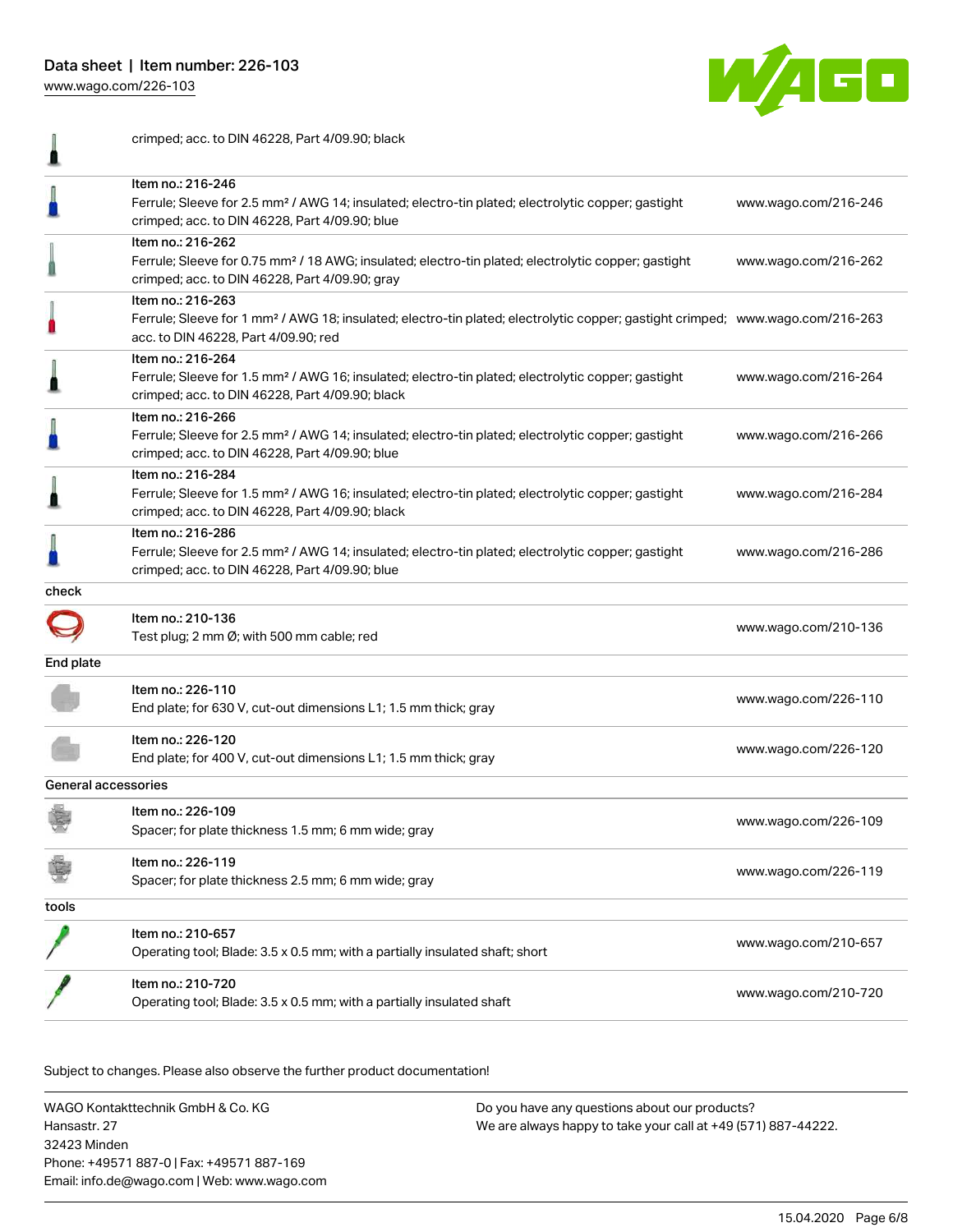## **Downloads Documentation**



| <b>Additional Information</b> |             |               |          |
|-------------------------------|-------------|---------------|----------|
| Technical explanations        | Apr 3, 2019 | pdf<br>3.6 MB | Download |
|                               |             |               |          |
| CAD/CAE-Data                  |             |               |          |
| <b>CAE</b> data               |             |               |          |
| EPLAN Data Portal 226-103     |             | <b>URL</b>    | Download |
| WSCAD Universe 226-103        |             | <b>URL</b>    | Download |

### Installation Notes

#### Installation



Snapping a 226 Series Feedthrough Terminal Block into the cutout.

Testing

Subject to changes. Please also observe the further product documentation!

WAGO Kontakttechnik GmbH & Co. KG Hansastr. 27 32423 Minden Phone: +49571 887-0 | Fax: +49571 887-169 Email: info.de@wago.com | Web: www.wago.com